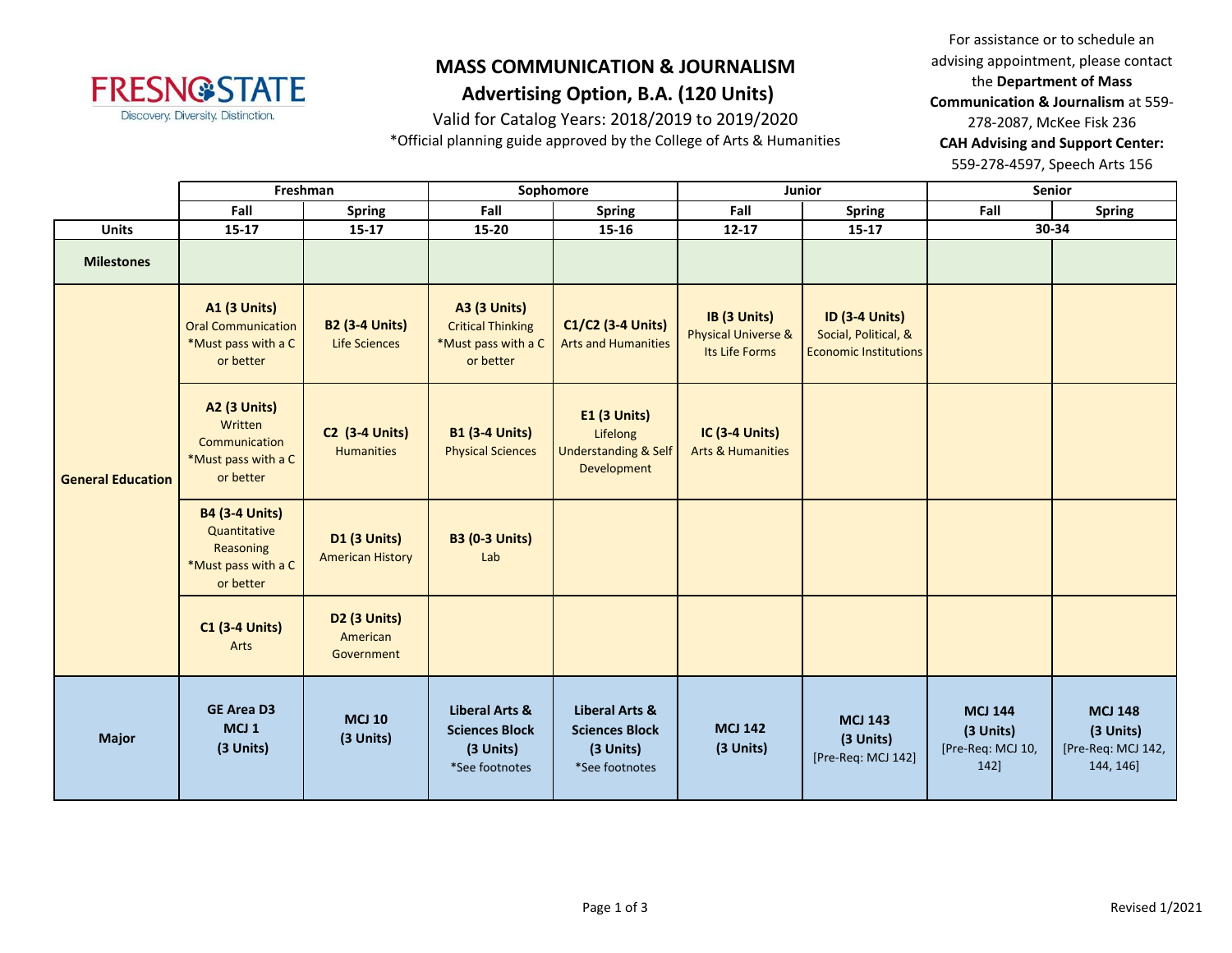

Valid for Catalog Years: 2018/2019 to 2019/2020

\*Official planning guide approved by the College of Arts & Humanities

For assistance or to schedule an advising appointment, please contact the **Department of Mass Communication & Journalism** at 559- 278-2087, McKee Fisk 236 **CAH Advising and Support Center:**  559-278-4597, Speech Arts 156

|                                                               |           | Freshman<br>Sophomore<br>Junior |                                                                                   | Senior                                                                            |                                                                                                                         |                                                   |                                                                                   |                                                                                                                                                                      |
|---------------------------------------------------------------|-----------|---------------------------------|-----------------------------------------------------------------------------------|-----------------------------------------------------------------------------------|-------------------------------------------------------------------------------------------------------------------------|---------------------------------------------------|-----------------------------------------------------------------------------------|----------------------------------------------------------------------------------------------------------------------------------------------------------------------|
|                                                               | Fall      | <b>Spring</b>                   | Fall                                                                              | Spring                                                                            | Fall                                                                                                                    | <b>Spring</b>                                     | Fall                                                                              | <b>Spring</b>                                                                                                                                                        |
| <b>Units</b>                                                  | $15 - 17$ | $15 - 17$                       | 15-20                                                                             | 15-16                                                                             | $12 - 17$                                                                                                               | $15 - 17$                                         |                                                                                   | 30-34                                                                                                                                                                |
| <b>Major</b>                                                  |           |                                 | <b>Liberal Arts &amp;</b><br><b>Sciences Block</b><br>(3 Units)<br>*See footnotes | <b>Liberal Arts &amp;</b><br><b>Sciences Block</b><br>(3 Units)<br>*See footnotes | <b>MCJ 172</b><br>or<br>173<br>(3 Units)                                                                                | <b>MCJ 146</b><br>(3 Units)<br>[Pre-Req: MCJ 142] | <b>Liberal Arts &amp;</b><br><b>Sciences Block</b><br>(3 Units)<br>*See footnotes | MCJ 163 - 179<br>(3 Units)<br>*See course catalog<br>for prerequisite<br>requirements                                                                                |
|                                                               |           |                                 |                                                                                   |                                                                                   |                                                                                                                         |                                                   |                                                                                   | <b>MCJ Electives</b><br>(3 Units)<br>MCJ 30, 104, 105, 106, 115, 124, 131S,<br>152S, 158S, 159S, 164, or 191<br>*See course catalog for prerequisite<br>requirements |
|                                                               |           |                                 |                                                                                   |                                                                                   |                                                                                                                         |                                                   | 152S, 158S, 159S, 164, or 191                                                     | <b>MCJ Electives</b><br>(3 Units)<br>MCJ 30, 104, 105, 106, 115, 124, 131S,<br>*See course catalog for prerequisite<br>requirements                                  |
| <b>Additional</b><br><b>Graduation</b><br><b>Requirements</b> |           |                                 | <b>Elective</b>                                                                   | <b>Elective</b>                                                                   | <b>UDWS (0-4 Units)</b><br>*Upper Division<br><b>Writing Exam</b><br>OR "W" Course (must<br>pass with a C or<br>better) | MI (3 Units)<br>Multicultural/<br>International   | <b>Elective</b>                                                                   | <b>Elective</b>                                                                                                                                                      |
|                                                               |           |                                 |                                                                                   |                                                                                   |                                                                                                                         | <b>Elective</b>                                   | <b>Elective</b>                                                                   | <b>Elective</b>                                                                                                                                                      |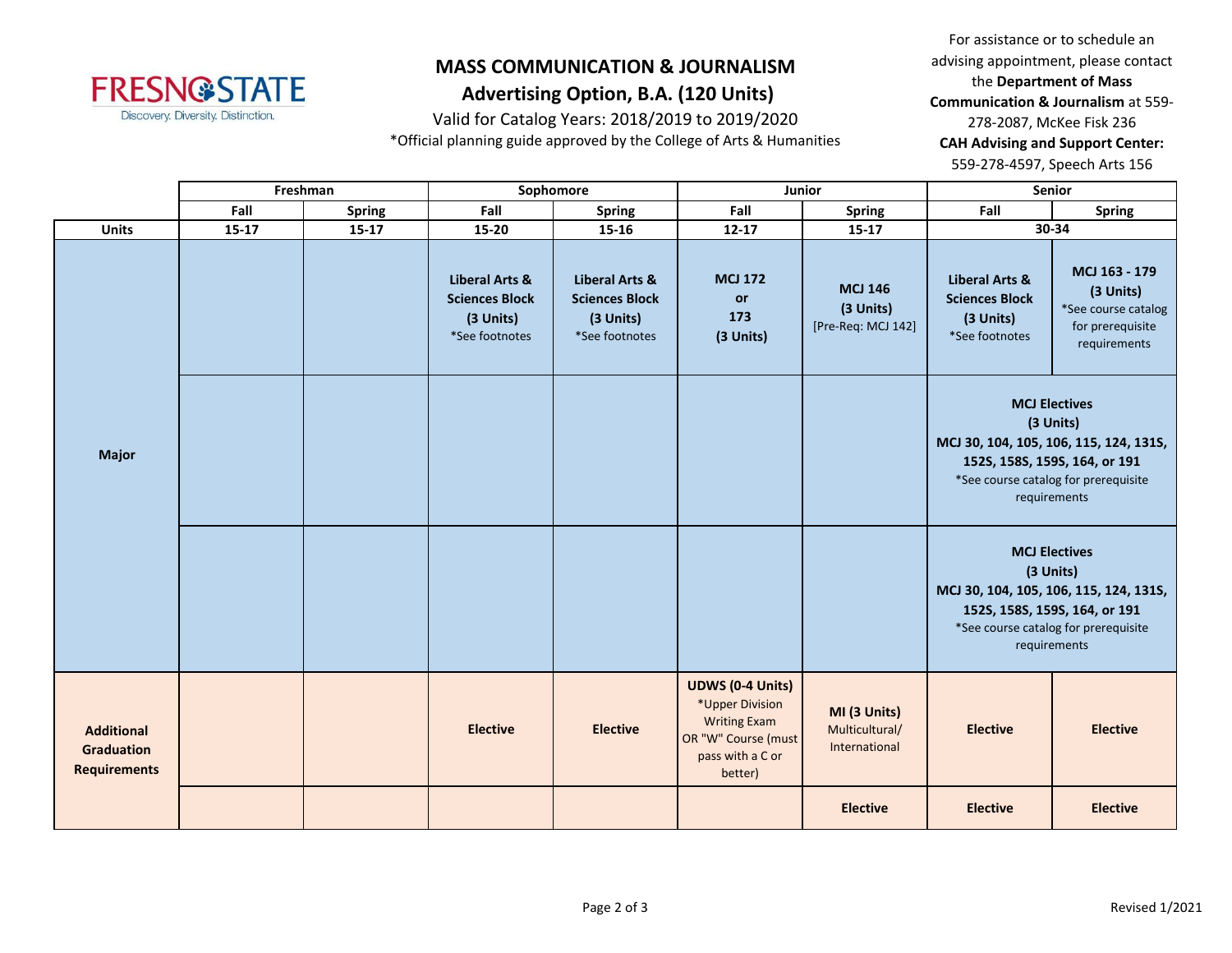

Valid for Catalog Years: 2018/2019 to 2019/2020

\*Official planning guide approved by the College of Arts & Humanities

For assistance or to schedule an advising appointment, please contact the **Department of Mass Communication & Journalism** at 559- 278-2087, McKee Fisk 236 **CAH Advising and Support Center:**  559-278-4597, Speech Arts 156

|              | Freshman     |                   | Sophomore             |                       | Junior    |                  | Senior |        |
|--------------|--------------|-------------------|-----------------------|-----------------------|-----------|------------------|--------|--------|
|              | Fall         | <b>Spring</b>     | Fall                  | <b>Spring</b>         | -<br>Fall | <b>Spring</b>    | Fall   | Spring |
| <b>Units</b> | --<br>13-T V | $-10.47$<br>19-TI | <b>15.30</b><br>エコームひ | <b>AP 40</b><br>15-10 | $12 - 17$ | 1 F 1 7<br>15-TV | 30-34  |        |

#### **FOOTNOTES:**

**Prerequisites/Corequisites:** Other restrictions may apply. Please see your course catalog for detailed prerequisite/corequisite requirements.

Grade Requirements: MCJ majors are not permitted to enroll for CR/NC grading in MCJ courses applied to the major, except for courses that require such grading. A grade of C or better in each MCJ course is required.

General Education: No GE course offered by the Department of Mass Communication & Journalism may be used to satisfy the GE requirements for MCJ majors. MCJ courses which may not be used for GE are MCJ 1, 175, 176, 178, and 179.

**Electives:** Students must earn a minimum of 120 units total to graduate. The number of required elective units may vary, depending on the amount of units earned from major and GE courses.

Department Qualification Exam (DQE): Before enrolling in any of the department's writing or editing courses, all students must pass the (DQE). Students are permitted three attempts to pass the DQE but after two unsuccessful attempts, they must take MCJ 5.

Liberal Arts & Sciences Block: The Liberal Arts & Sciences Course List is available from the student's faculty advisor and on the MCJ website at http://www.fresnostate.edu/artshum/mcj/advising/index.html. **Upper Division Writing Skills requirement (UDWS):** All undergraduate students must demonstrate competency in writing skills by passing the Upper Division Writing Exam (UDWE) or by obtaining a C or better in an approved upper division writing course, identified by the letter "W."

Substitutions: If substitutions/exceptions/waivers are made for any major courses that also meet GE and/or the Multicultural/International graduation requirement, the student is responsible for completing additional courses to satisfy the respective areas (GE and/or MI). This also includes the upperdivision writing requirement.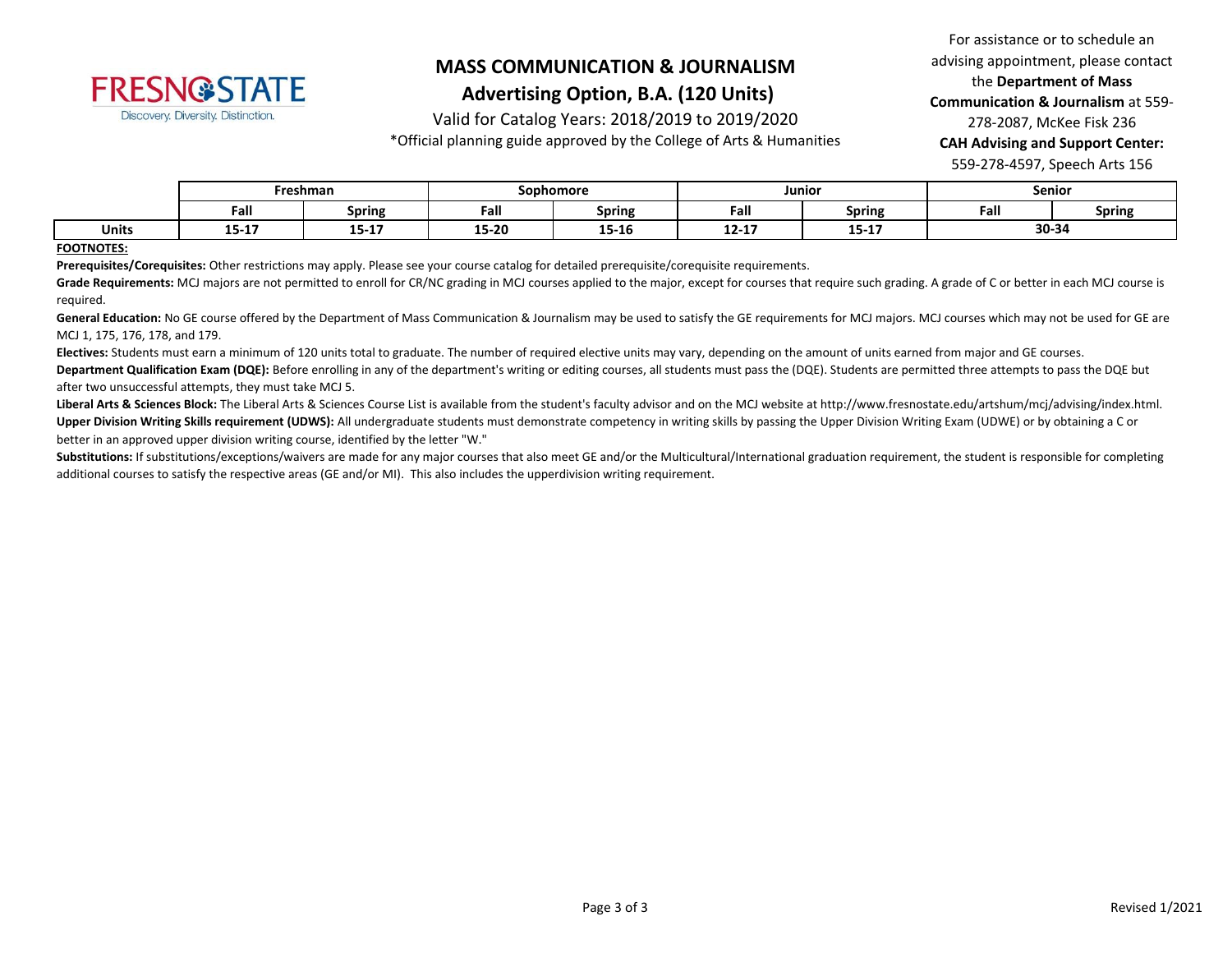

### Valid for Catalog Years: 2012/2013 to 2017/2018

\*Official planning guide approved by the College of Arts & Humanities

For assistance or to schedule an advising appointment, please contact the **Department of Mass Communication & Journalism** at 559-278-2087, McKee Fisk 236 **CAH Advising and Support Center:** 

**Fall Spring Fall Spring Fall Spring Fall Spring Units 15-17 15-17 15-20 15-16 12-17 15-17 A1 (3 Units)** Oral Communication \*Must pass with a C or better **B2 (3-4 Units)** Life Sciences **A3 (3 Units)** Critical Thinking \*Must pass with a C or better **C1/C2 (3-4 Units)** Arts and Humanities **IB (3 Units)** Physical Universe & Its Life Forms **ID (3-4 Units)** Social, Political, & Economic Institutions **A2 (3 Units)** Written **Communication** \*Must pass with a C or better **C2 (3-4 Units) Humanities B1 (3-4 Units)** Physical Sciences **D3 (3 Units)** Social Science **IC (3-4 Units)** Arts & Humanities **MI (3 Units)** Multicultural/ International **B4 (3-4 Units) Quantitative** Reasoning \*Must pass with a C or better **D1 (3 Units)** American History **B3 (0-3 Units)** Lab **E1 (3 Units)** Lifelong Understanding & Self Development **C1 (3-4 Units)** Arts **D2 (3 Units)** American Government **Major MCJ 1 (3 Units)** \*Must pass DQE **MCJ 10 (3 Units)** \*Must pass DQE **Liberal Arts & Sciences Block (3 Units)** \*See footnotes **Liberal Arts & Sciences Block (3 Units)** \*See footnotes **MCJ 142 (3 Units) MCJ 143 (3 Units)** [Pre-Req: MCJ 142] **MCJ 144 (3 Units)** [Pre-Req: DQE; MCJ 10, 142] **MCJ 148 (3 Units)** [Pre-Req: MCJ 142, 144, 146] **Liberal Arts & Sciences Block (3 Units)** \*See footnotes **Liberal Arts & Sciences Block (3 Units)** \*See footnotes **MCJ 172 or 173 (3 Units) MCJ 146 (3 Units)** [Pre-Req: MCJ 142] **Liberal Arts & Sciences Block (3 Units)** \*See footnotes **MCJ 163 - 179 (3 Units)** \*See course catalog for prerequisite requirements 559-278-4597, Speech Arts 156 **Freshman Sophomore Junior Senior 30-34 General Education**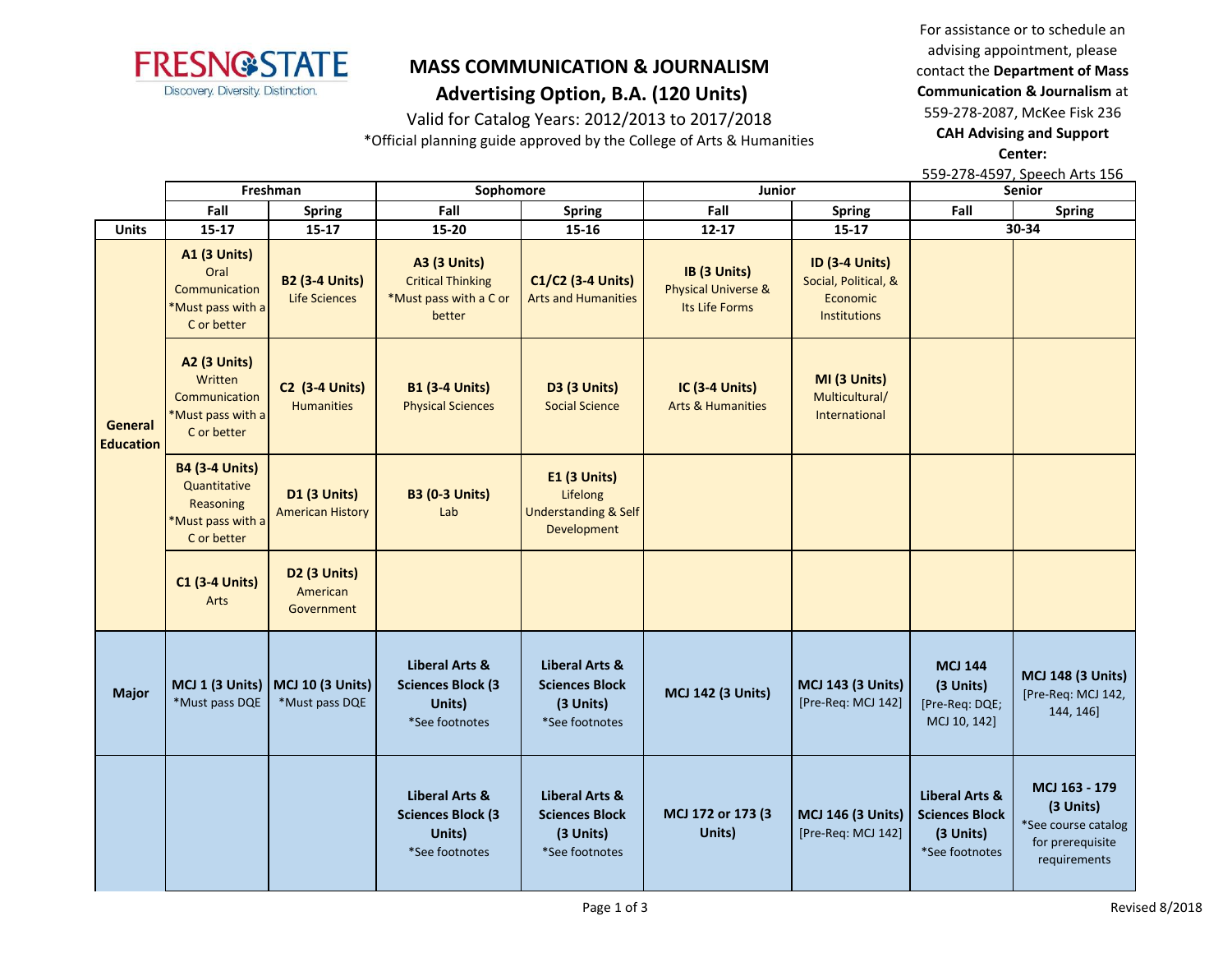

# **MASS COMMUNICATION & JOURNALISM**

# **Advertising Option, B.A. (120 Units)**

Valid for Catalog Years: 2012/2013 to 2017/2018

\*Official planning guide approved by the College of Arts & Humanities

For assistance or to schedule an advising appointment, please contact the **Department of Mass Communication & Journalism** at 559-278-2087, McKee Fisk 236 **CAH Advising and Support Center:** 

559-278-4597, Speech Arts 156

|                  | Freshman  |               | Sophomore       |               | Junior                                                                                                               |                 | Senior          |                                                                                                                                                                   |
|------------------|-----------|---------------|-----------------|---------------|----------------------------------------------------------------------------------------------------------------------|-----------------|-----------------|-------------------------------------------------------------------------------------------------------------------------------------------------------------------|
|                  | Fall      | <b>Spring</b> | Fall            | <b>Spring</b> | Fall                                                                                                                 | <b>Spring</b>   | Fall            | <b>Spring</b>                                                                                                                                                     |
| <b>Units</b>     | $15 - 17$ | $15 - 17$     | 15-20           | 15-16         | $12 - 17$                                                                                                            | $15 - 17$       |                 | 30-34                                                                                                                                                             |
| <b>Major</b>     |           |               |                 |               |                                                                                                                      |                 |                 | <b>MCJ Electives (3 Units)</b><br>MCJ 30, 104, 105, 106, 115, 124,<br>131S, 152S, 158S, 159S, 164, or 191<br>*See course catalog for prerequisite<br>requirements |
|                  |           |               |                 |               |                                                                                                                      |                 |                 | <b>MCJ Electives (3 Units)</b><br>MCJ 30, 104, 105, 106, 115, 124,<br>1315, 1525, 1585, 1595, 164, or 191<br>*See course catalog for prerequisite<br>requirements |
| <b>Electives</b> |           |               | <b>Elective</b> |               | <b>UDWS (0-4 Units)</b><br>*Upper Division<br><b>Writing Exam</b><br>OR "W" Course (must pass<br>with a C or better) | <b>Elective</b> | <b>Elective</b> | <b>Elective</b>                                                                                                                                                   |
|                  |           |               |                 |               |                                                                                                                      |                 | <b>Elective</b> | <b>Elective</b>                                                                                                                                                   |